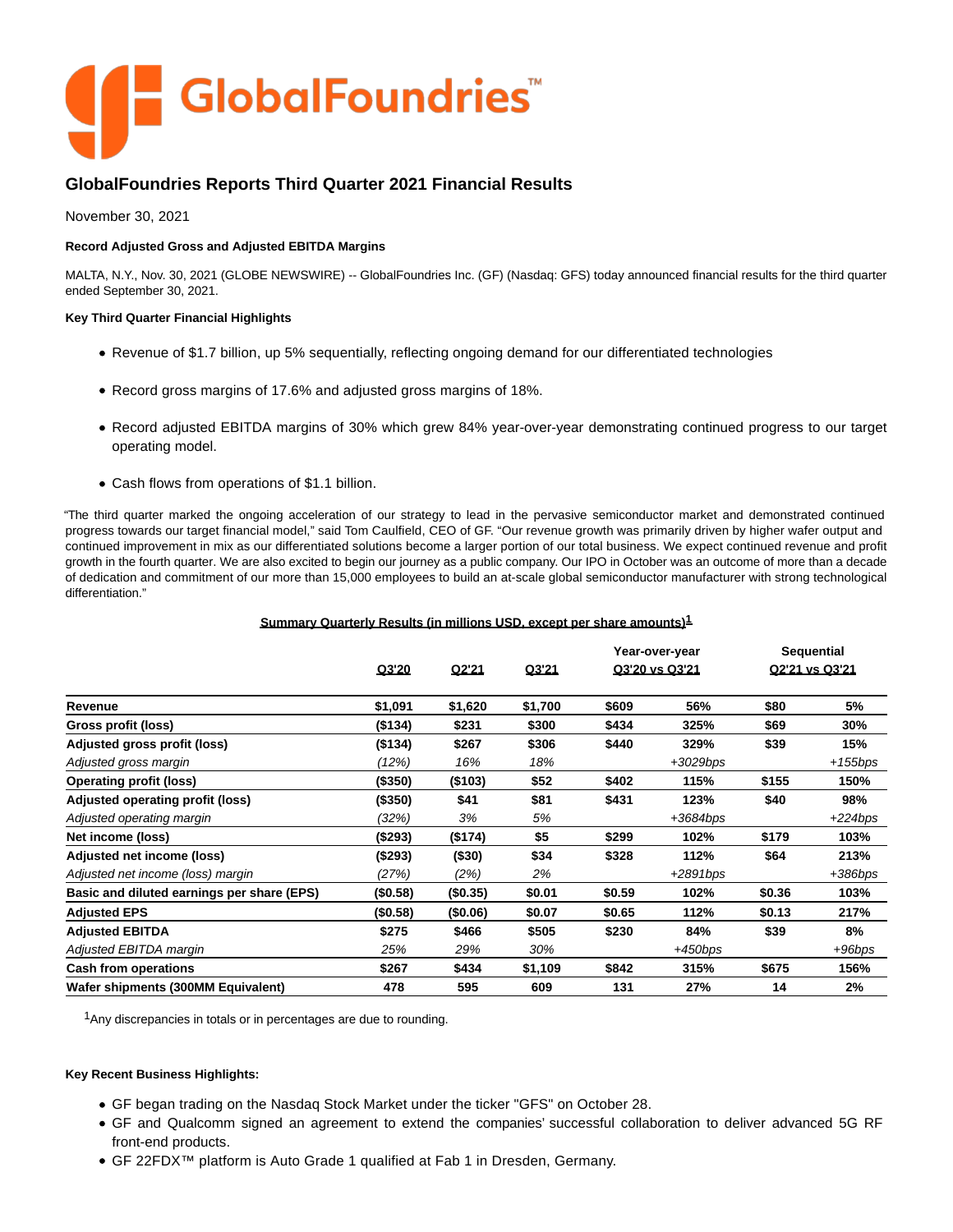- GF set a "Journey to Zero Carbon" goal to reduce greenhouse gas emissions by 25% from 2020 to 2030
- GF appointed Elissa Murphy to its Board of Directors. Ms. Murphy is currently a vice president of Engineering at Google, and previously served as the chief technology officer and executive vice president of Cloud Platforms at GoDaddy.

## **Summary of Fourth Quarter 2021 Outlook:**

- Revenue expected to be \$1,800 million to \$1,830 million.
- Gross profit expected to be \$335 million to \$350 million; adjusted gross profit expected to be \$344 million to \$359 million.
- Operating profit expected to be \$55 million to \$75 million; adjusted operating profit expected to be \$92 million to \$112 million.
- Net income expected to be \$13 million to \$33 million, adjusted net income expected to be \$50 million to \$70 million.
- Basic earnings-per-share (EPS) for the quarter expected to be \$0.02 to \$0.06; adjusted basic EPS expected to be \$0.09 to \$0.13.
- Adjusted EBITDA expected to be \$510 million to \$530 million.
- Share-based compensation in cost of revenues expected to be approximately \$9 million; Share-based compensation in operating expenses expected to be approximately \$28 million (approximately \$2 million in Research and Development and approximately \$26 million in Sales, Marketing, General and Administrative).

The guidance provided above contains forward-looking statements as defined in the Securities Exchange Act of 1934 and is subject to the safe harbors created therein. The guidance includes our management's beliefs and assumptions and is based on information currently available. GF has not provided a reconciliation of its Fourth Quarter fiscal quarter outlook for non-International Financial Reporting Standards (IFRS) gross margin, non-IFRS operating profit margin, non-IFRS EPS or Non-IFRS Adjusted EBITDA Margin because estimates of all of the reconciling items cannot be provided without unreasonable efforts. It is difficult to reasonably provide a forward-looking estimate between such forward-looking non-IFRS measures and the comparable forward-looking IFRS measures. Certain factors that are materially significant to GF's ability to estimate these items are out of its control and/or cannot be reasonably predicted.

# **Statements of Operations (IFRS Unaudited)1**

|                                                           | <b>Three Months Ended</b> |                    |  |  |
|-----------------------------------------------------------|---------------------------|--------------------|--|--|
| (in millions USD, except for share and per share amounts) | September 30, 2020        | September 30, 2021 |  |  |
| Revenue                                                   | \$1,091                   | \$1,700            |  |  |
| Cost of sales                                             | 1225                      | 1400               |  |  |
| Gross profit (loss)                                       | (134)                     | 300                |  |  |
| Operating expenses:                                       |                           |                    |  |  |
| Research and development                                  | 117                       | 114                |  |  |
| Sales, marketing, general and administrative              | 99                        | 134                |  |  |
| Total operating expenses                                  | 216                       | 248                |  |  |
| <b>Operating profit (loss)</b>                            | (350)                     | 52                 |  |  |
| Finance expense, net                                      | (34)                      | (27)               |  |  |
| Income tax benefit (expense)                              | 56                        | (22)               |  |  |
| Other income (loss)                                       | 35                        | 2                  |  |  |
| Net income (loss) inc. NCI                                | (293)                     | 5                  |  |  |
| Earnings (loss) per share:                                |                           |                    |  |  |
| Basic                                                     | (\$0.58)                  | \$0.01             |  |  |
| <b>Diluted</b>                                            | (\$0.58)                  | \$0.01             |  |  |
| Shares used in earnings (loss) per share calculation      |                           |                    |  |  |
| Basic                                                     | 500,000,000               | 500,000,000        |  |  |
| <b>Diluted</b>                                            | 500,000,000               | 511,943,050        |  |  |

 $1$ Any discrepancies in totals or in percentages are due to rounding.

## **Statements of Financial Position (IFRS Unaudited)1**

| (in millions USD)                  | December 31, 2020 | September 30, 2021 |  |
|------------------------------------|-------------------|--------------------|--|
| Assets:                            |                   |                    |  |
| Cash and cash equivalents          | \$908             | \$1,019            |  |
| Receivables, prepayments and other | 1,159             | 1.059              |  |
| Inventories                        | 920               | 1,078              |  |
| <b>Current assets</b>              | 2,987             | 3,156              |  |
| Deferred tax assets                | 444               | 398                |  |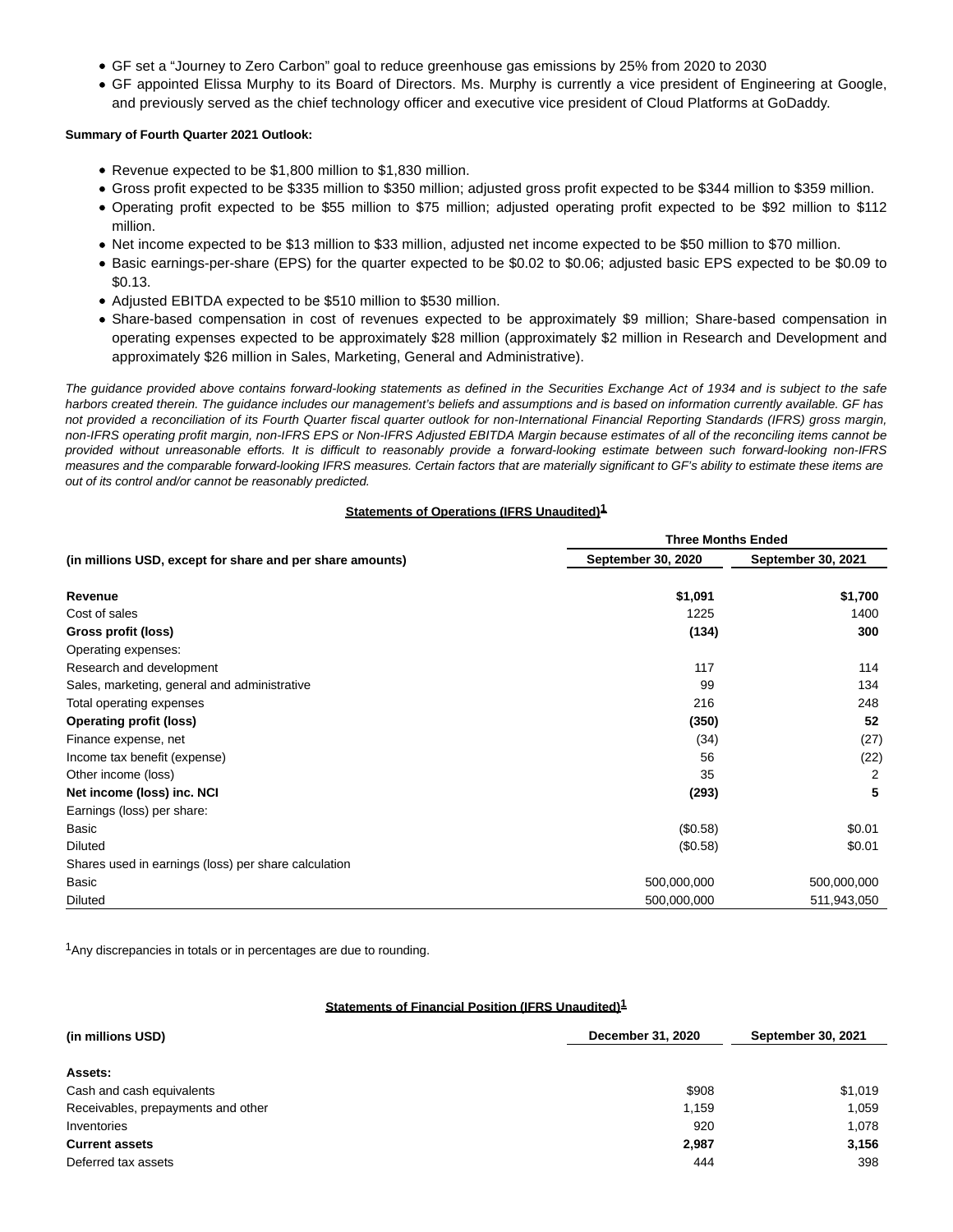| Property, plant, and equipment, net             | 8,226     | 8,466     |
|-------------------------------------------------|-----------|-----------|
| Other assets                                    | 665       | 627       |
| <b>Noncurrent assets</b>                        | 9,335     | 9,491     |
| <b>Total assets</b>                             | \$12,322  | \$12,647  |
| Liabilities and equity:                         |           |           |
| Current portion of long-term debt               | \$382     | \$371     |
| Current portion of finance lease obligations    | 131       | 95        |
| Other current liabilities                       | 1,383     | 1,958     |
| <b>Current liabilities</b>                      | 1,896     | 2,424     |
| Noncurrent portion of long-term debt            | 1,956     | 1,725     |
| Noncurrent portion of finance lease obligations | 333       | 350       |
| Other liabilities                               | 895       | 1,646     |
| <b>Noncurrent liabilities</b>                   | 3,184     | 3,721     |
| Stockholders' equity:                           |           |           |
| Common stock/additional paid-in capital         | 11,718    | 11,887    |
| Accumulated deficit                             | (15, 219) | (15, 512) |
| Loan from shareholder and other <sup>2</sup>    | 10,743    | 10,127    |
| <b>Total liabilities and equity</b>             | \$12,322  | \$12,647  |

<sup>1</sup>Any discrepancies in totals or in percentages are due to rounding.

<sup>2</sup>On October 3, 2021, GF executed the conversion of the entire Shareholder Loans balance of \$10,112,687 thousand under our loan facilities with Mubadala Investment Company PJSC into additional paid-in-capital, which did not have an impact on shares outstanding or have any dilutive effects, as no additional shares were issued.

# **Statements of Cash Flows (IFRS Unaudited) 1**

|                                                                | <b>Three Months Ended</b> |                    |  |
|----------------------------------------------------------------|---------------------------|--------------------|--|
| (in millions USD)                                              | <b>September 30, 2020</b> | September 30, 2021 |  |
| Cash flows from operating activities:                          |                           |                    |  |
| Net income (loss)                                              | (\$293)                   | \$5                |  |
| Depreciation and amortization                                  | 612                       | 415                |  |
| Finance expense, net                                           | 34                        | 27                 |  |
| Deferred income taxes                                          | (53)                      | 20                 |  |
| Other non-cash operating activities                            | (58)                      | 2                  |  |
| Change in net working capital                                  | 25                        | 640                |  |
| Net cash provided by operating activities                      | \$267                     | \$1,109            |  |
| Cash flows from investing activities:                          |                           |                    |  |
| Purchases of property, plant, equipment, and intangible assets | (\$123)                   | (\$392)            |  |
| Other investing activities                                     | 0                         | 30                 |  |
| Net cash used in investing activities                          | (\$123)                   | (\$362)            |  |
| Cash flows from financing activities:                          |                           |                    |  |
| Repayments of shareholder loan                                 | \$0                       | (\$442)            |  |
| Repayment of debt, net                                         | (315)                     | (87)               |  |
| Other financing activities                                     | 28                        | 4                  |  |
| Net cash used in financing activities                          | (287)                     | (525)              |  |
| Effect of exchange rate changes                                | 3                         | (8)                |  |
| Net change in cash and cash equivalents                        | (140)                     | 214                |  |
| Cash and cash equivalents at the beginning of the period       | 1.269                     | 805                |  |
| Cash and cash equivalents at the end of the period             | \$1,129                   | \$1,019            |  |

1Any discrepancies in totals or in percentages are due to rounding.

# **Non-IFRS Reconciliation1**

|                   | <b>Three Months Ended</b> |               |                           |
|-------------------|---------------------------|---------------|---------------------------|
| (in millions USD) | <b>September 30, 2020</b> | June 30, 2021 | <b>September 30, 2021</b> |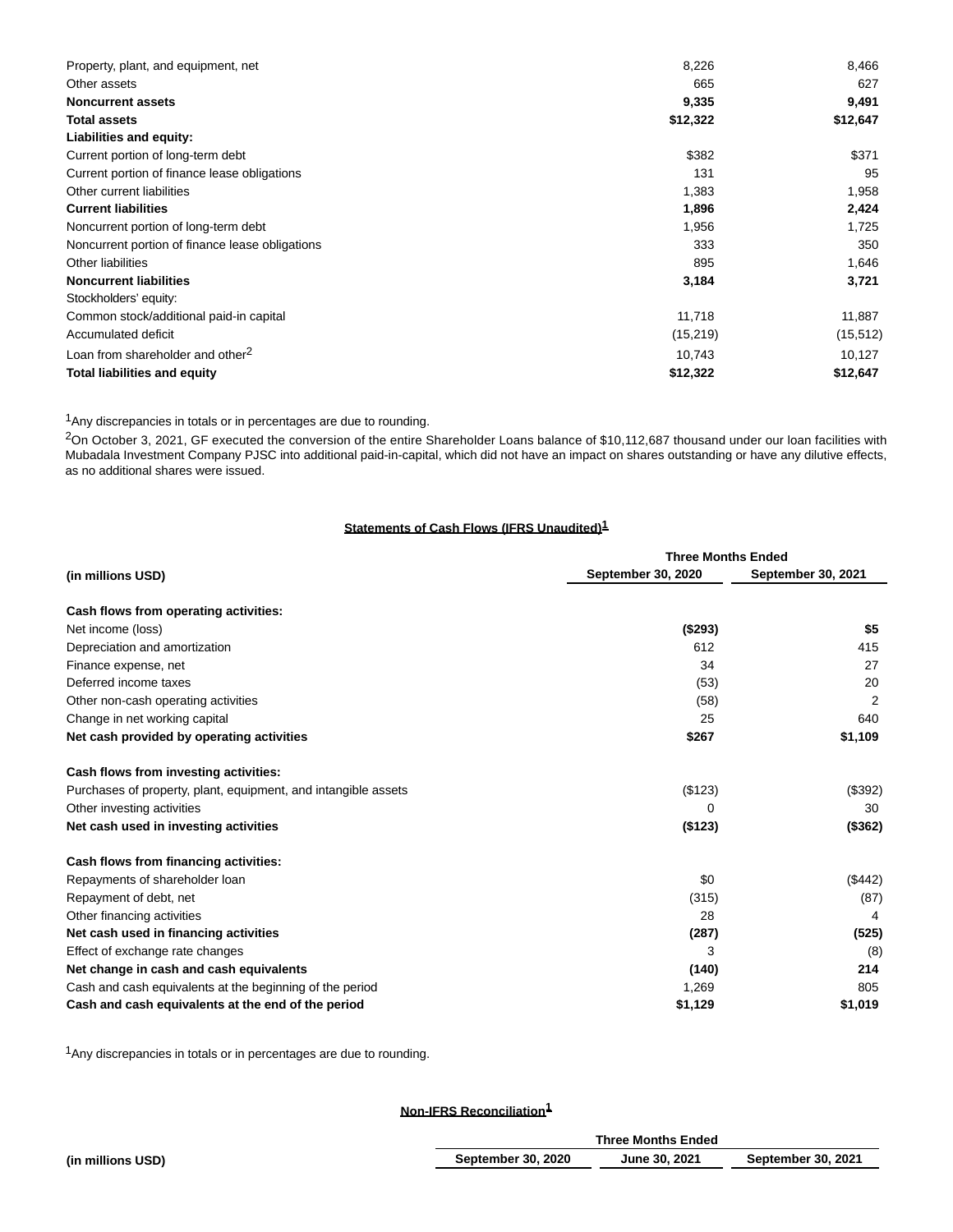| Gross profit (loss)                | (\$134)  | \$231    | \$300  |
|------------------------------------|----------|----------|--------|
| Share based compensation           |          | \$36     | \$6    |
| Adjusted gross profit (loss)       | (\$134)  | \$267    | \$306  |
| <b>Operating profit (loss)</b>     | (\$350)  | (\$103)  | \$52   |
| Share based compensation           |          | \$144    | \$29   |
| Adjusted operating profit (loss)   | (\$350)  | \$41     | \$81   |
| Net income (loss)                  | (\$293)  | (\$174)  | \$5    |
| Share based compensation           |          | \$144    | \$29   |
| Adjusted net income (loss)         | (\$293)  | (\$30)   | \$34   |
| Earnings per share (EPS)           | (\$0.58) | (\$0.35) | \$0.01 |
| Share based compensation           |          | \$0.29   | \$0.06 |
| Adjusted earnings (loss) per phare | (\$0.58) | (\$0.06) | \$0.07 |

#### **Reconciliation of Net Income (Loss) to Adjusted EBITDA1**

|                                                                               | <b>Three Months Ended</b> |               |                    |  |
|-------------------------------------------------------------------------------|---------------------------|---------------|--------------------|--|
| (in millions USD)                                                             | <b>September 30, 2020</b> | June 30, 2021 | September 30, 2021 |  |
| Net income (loss) for the period                                              | ( \$293)                  | (\$174)       | \$5                |  |
| Adjustments:                                                                  |                           |               |                    |  |
| Depreciation and amortization                                                 | 612                       | 408           | 415                |  |
| Finance expense                                                               | 34                        | 29            | 28                 |  |
| Income tax expense (benefit)                                                  | (56)                      | 20            | 22                 |  |
| Share based compensation                                                      |                           | 144           | 29                 |  |
| Restructuring and corporate severance programs                                | 2                         | 5             | $\overline{2}$     |  |
| (Gains) Losses on transactions, legal settlements and transaction<br>expenses | (24)                      | 34            | 4                  |  |
| <b>Adjusted EBITDA</b>                                                        | \$275                     | \$466         | \$505              |  |

<sup>1</sup> Any discrepancies in totals or in percentages are due to rounding.

#### **Adjusted Financial Measures**

In addition to the financial information presented in accordance with IFRS, this press release includes the following non-IFRS metrics: adjusted gross profit, adjusted EBITDA, adjusted operating profit, adjusted net income (loss) and adjusted EPS. We define adjusted gross profit (loss) as gross profit (loss) adjusted for share-based compensation expense. We define adjusted EBITDA as net income (loss), excluding the impact of interest expense, tax expense, depreciation, amortization adjusted for share-based compensation expense, transaction gains and associated expenses, restructuring charges and litigation settlements. We define adjusted operating profit (loss) as profit (loss) from operations adjusted for share-based compensation expense. We define adjusted net income (loss) as net income (loss) adjusted for share-based compensation expense. We define adjusted EPS as adjusted net income (loss) divided by the weighted average number of ordinary shares outstanding.

We believe that in addition to our results determined in accordance with IFRS, these non-IFRS measures are useful in evaluating our business and the underlying trends that are affecting our performance. These non-IFRS financial measures provide supplemental information regarding our operating performance that excludes certain gains, losses and non-cash charges that occur relatively infrequently and/or that we consider to be unrelated to our core operations. These non-IFRS measures are used by both our management and our board of directors, together with the comparable IFRS information, in evaluating our current performance and planning future business activities.

We believe that these non-IFRS measures, when used in conjunction with our IFRS financial information, also allow investors and users of our financial statements to better evaluate our financial performance in comparison to other periods and to other companies in our industry. However, non-IFRS financial information is presented for supplemental informational purposes only and should not be considered in isolation or as a substitute for financial information presented in accordance with IFRS. Our presentation of non-IFRS measures should not be construed as an inference that our future results will be unaffected by unusual or nonrecurring items. Other companies in our industry may calculate these measures differently, which may limit their usefulness as a comparative measure.

#### **Conference Call and Webcast Information**

GF will host a conference call with the financial community on Tuesday, November 30, 2021 at 4:30 p.m. U.S. Eastern Standard Time (EST) to review